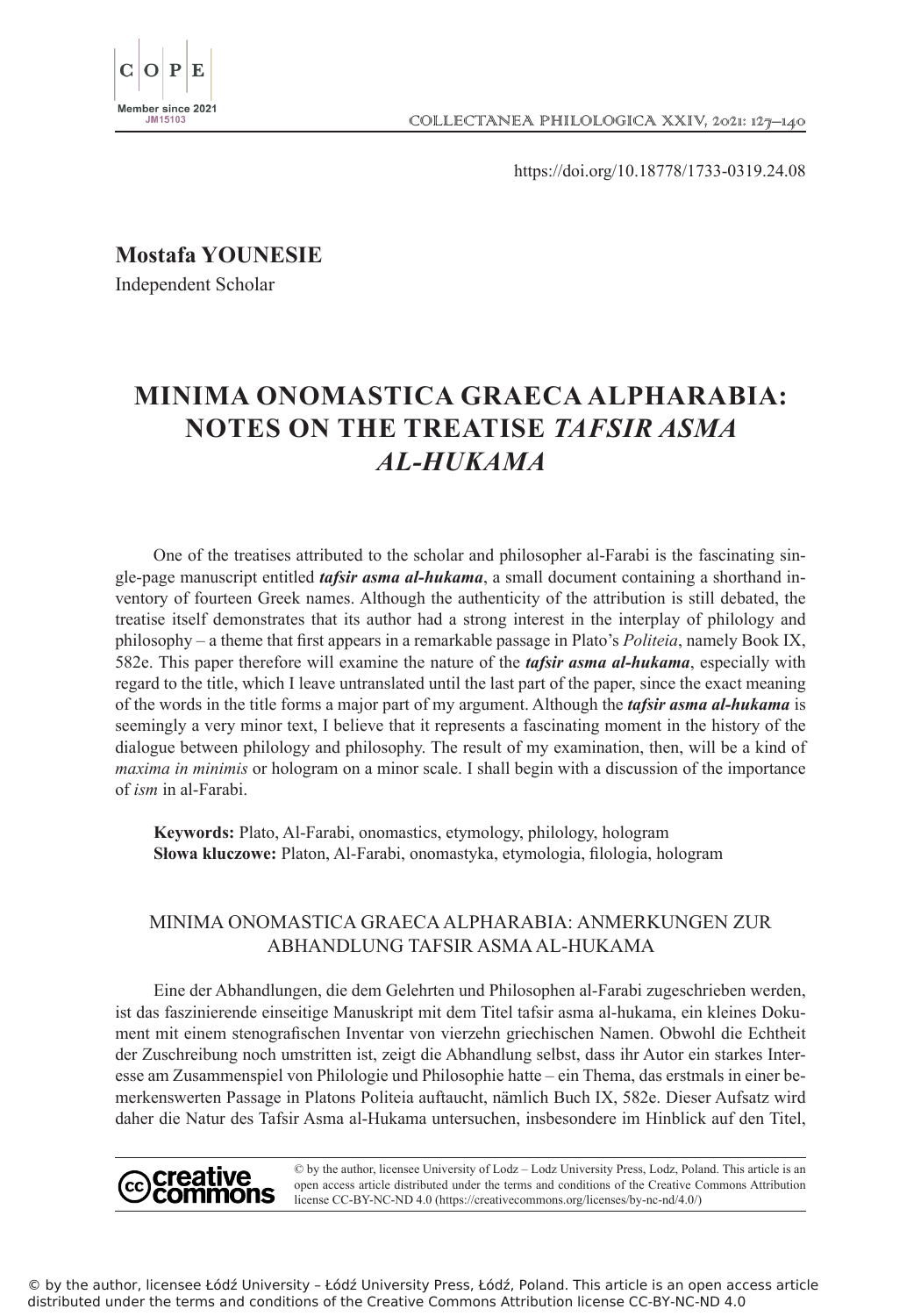den ich bis zum letzten Teil des Aufsatzes unübersetzt lasse, da die genaue Bedeutung der Wörter im Titel einen großen Teil meiner Argumentation ausmacht . Obwohl der Tafsir Asma al-Hukama ein sehr kleiner Text ist, glaube ich, dass er einen faszinierenden Moment in der Geschichte des Dialogs zwischen Philologie und Philosophie darstellt. Das Ergebnis meiner Untersuchung wird dann eine Art Maxima in Minimis oder Hologramm in Moll sein. Ich werde mit einer Diskussion über die Bedeutung des Islam in al-Farabi beginnen.

**Schlüsselwörter:** Platon, Al-Farabi, Onomastik, Etymologie, Philologie, Hologramm

## **The Importance of** *Ism* **in al-Farabi**

Before considering the core components of the words that form the title of this manuscript<sup>1</sup>, it is crucial to discuss the important place within al-Farabi's thought occupied by the word *ism* (meaning "name" or "noun"; the plural is *asma*). At an ontological level, al-Farabi works within the tradition of Alexandrian commentaries on Aristotle's *Peri hermeneias*; thus, he begins with existents and conceptions and only then moves on to consider language and, more specifically, the act of "naming" and its outcome, the "noun". To be more precise, one may cite Kukkonen, who has described the conception of *ism* maintained by this tradition in the following way: "when a quiddity is named [*tasmiyya*] by some kind term [for our purposes, *al-ism*], its referent in the mind is formally identical to the quiddity of an individual existent [*al-mussama*] which belongs to that natural kind (Kukkonen 2020: 55, 59, 61)."<sup>2</sup>

Al-Farabi also explores the nature of the name/noun from the perspective of the relation between thought and language. In his view, in perfect intellection or speculative thought, where there is an absolute identity obtaining among the three categories of (1) the being that thinks, (2) the intellect itself, and (3) the intelligible object, language is not necessary. But whenever such identity does not obtain among these three categories, we are faced with imperfect or discursive thought, and as a result, language is required in order to know something and to communicate our knowledge to others. At this point, the main issue becomes the appropriate relation between thought (*maqul*) and language (*mantuq*).

More precisely, in the first section of *Kitab al-huruf* (*The Book of Letters*), al-Farabi considers language at the level of the word, and he examines the different aspects and significations that a word may have. Most important for my argument are al-Farabi's ideas concerning the stage at which, in using language, we reach both 'expression' and 'conception'. At the level of expression, a word is distinct from sensible objects, and yet at the same time has expressive relations

<sup>&</sup>lt;sup>1</sup> See Fig. 1. This text is found among the writings of al-Farabi in Brockelmann's GAL supplement I 377 (see Rosenthal 1942: 73).

<sup>&</sup>lt;sup>2</sup> The parenthetical glosses in Arabic are my own.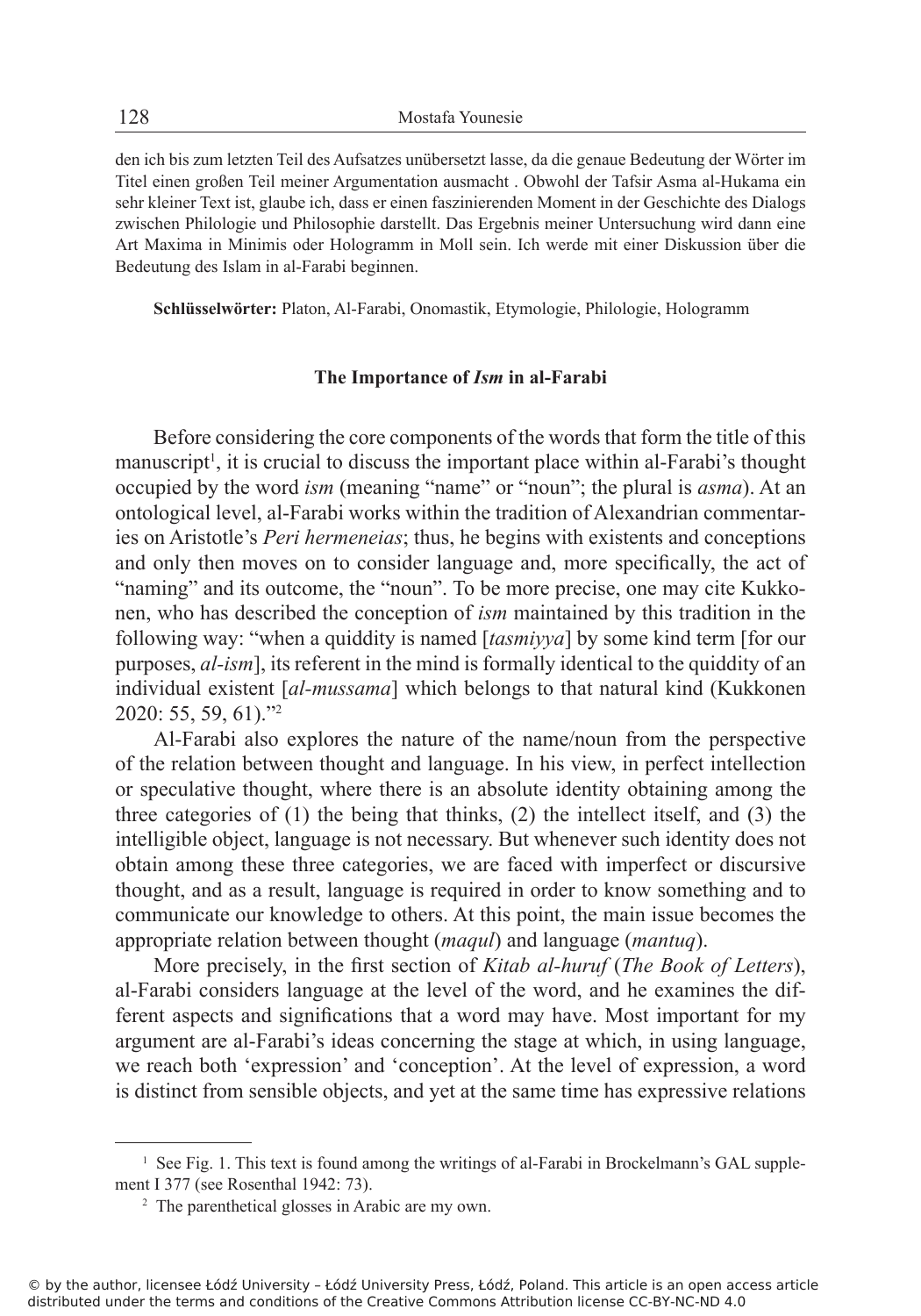with said sensible objects; whereas it is at the level of conception that one finds the act of denomination itself, the creative activity proper to 'names' or 'nouns', for it is here that a name or noun becomes the very object of thought, or even, in a certain sense, the content of thought (Arnaldez 1977: 59). Once this is established, al-Farabi's main concern becomes the relation of these two aspects (concrete and abstract) of the word – to be more precise, whether said relation is derivative (leading from concrete to abstract, or vice versa) or non-derivative.

With these two broad considerations regarding nouns/names in al-Farabi in mind, it is clear that his work on the noun/name should be taken very seriously and should not be considered a mere caprice or fantasy. In the next part of my argument, I will consider the meaning of *tafsir* in relation to *ism*.

## **The Meaning(s) of** *tafsir*

In this section I shall proceed first to explore, and establish, the acceptable meaning(s) of the word *tafsir* as used in the title of this treatise, and then to consider the relation that this word has with the word *asma* and the specific meaning that results from the collocation of the two words together (as before, I shall continue to use the Arabic words until I arrive at an acceptable English equivalent). At the same time, while examining these issues I will keep in close consideration the content of the treatise itself that is the subject of this paper. This manner of approach, being indirect and heuristic, is necessary given the absence of a specific definition of this word (*asma*) within al-Farabi's writings (Jihami 2002; Alon 2002).

As concerns the word *tafsir*, it makes most sense to begin with the literal meaning as established in standard lexica. According to Lane's lexicon, *tafsir* is a substantive from a root *f-s-r* and effectively means "discovery, detection, revelation, development, or disclosure of a thing that was concealed or obscured" (Lane 2003: 2397). Thus, in the manuscript under discussion, what we expect to find are those Greek *asma* (the plural of *ism*) that are unclear to us as readers, along with al-Farabi's clarification of these *asma*; the length of the clarification is not important, since it can be either long or short (for example, in a few words). Some further considerations are necessary. First, the core meaning of *tafsir* is clearly distinct from some other Arabic terms that are used to mean "definition," "narration," "interpretation," "information," "explanation," "pronunciation," "orthography," "historical narrative," "notes," "construction," "commentary," and so on. Second, the core meaning of *tafsir* does have a relation with other Arabic words such as "translation," "understanding," "meaning," "extraction," "etymology," "origination," and the like, although the relation is somewhat unclear. In other words, the literal/lexical meaning of *tafsir* is distinct from the former group of words, whereas it shows some affinity with the latter ones.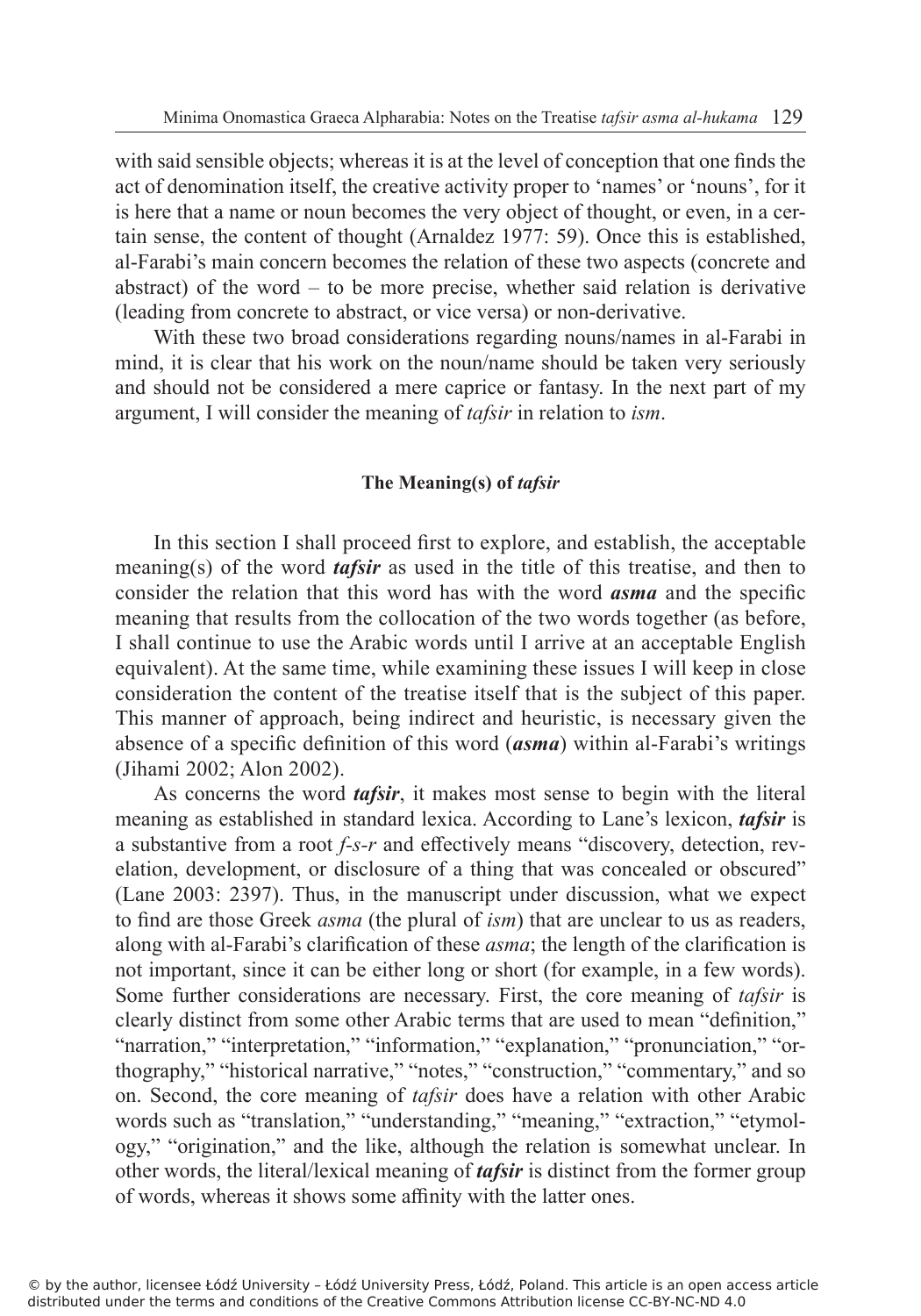With these lexical and methodological considerations in mind, it becomes clear that for a scholar like al-Farabi, keenly curious about both philology and philosophy, some or all of the Greek proper nouns in the document we are discussing were obscure (to take *tafsir* in its literal/lexical meaning). However, the document is more complex than a simple explanation of the obscure. For in fact, in it, we find that al-Farabi's remarks make some of these words even more obscure or mysterious: for example, his metaphorical semantics of color, when he adduces the color of heaven for Porphyry, blue for Glaucon, and gold for Chrysaorios, raises more questions and doubts.

It is clear, then, that the "lexical" meaning of *tafsir* is necessary but not sufficient; one must further explore the semantic range of this word, in order to understand what is at stake in this document. It is necessary to broaden the field of inquiry, and I will therefore explore the use of the word in classical and medieval Arabic literature before and during al-Farabi's era (the tenth century), in order to establish a more nuanced general perception of the word *tafsir*; and then I will apply these results to our discussion of the document in question, in order to understand fully the appropriate implications that the word has in its title. It remains something of a difficulty that, although al-Farabi worked within a tradition of medieval philosophy and formal logic and within this methodological tradition the "definition" had a very specific place, nonetheless there is no explicit definition of *tafsir* in our text. How can we resolve this problem? Since al-Farabi was attentive to the friendly interplay of philosophy and philology, and since the word *tafsir* occurs in classical and medieval Arabic literature, it is justifiable to refer to said literature so that we may discover some pertinent clues and apply them to al-Farabi and to the text we are discussing.

By reviewing the classical volumes of the *Geschichte des Arabischens Schriftums* (GAS) [2, 8, 9], we can see that the word *tafsir* as a specific or general term is used in the titles of numerous manuscripts and is applied to many different topics, such as: the Quran; tradition; dreams; words; poems; and "names" or "nouns" (the last two words can be considered the equivalents of the Arabic word *asma*). While it is true that some of the relevant Arabic manuscripts are no longer extant and only their titles are known, others have been preserved and by reviewing their contents we can reach the conclusion that *tafsir* has a "minimal shared meaning", which, in turn, becomes more detailed and, as it were, "technical" when the word is employed in the specific title of each given work. For example, *tafsir* appears in collocation with both "Quran" and "names/nouns"; but for a speaker of Arabic, the sense of *tafsir* in each case is slightly different. Confronted with such a state of affairs, we can assert that it is the content of the manuscript itself, in conjunction with the usage and habits of individual writers addressing specific subjects, which allows us to determine the appropriate technical meaning of *tafsir* in the title of a given extant manuscript (Dodge 1970: 909, 925).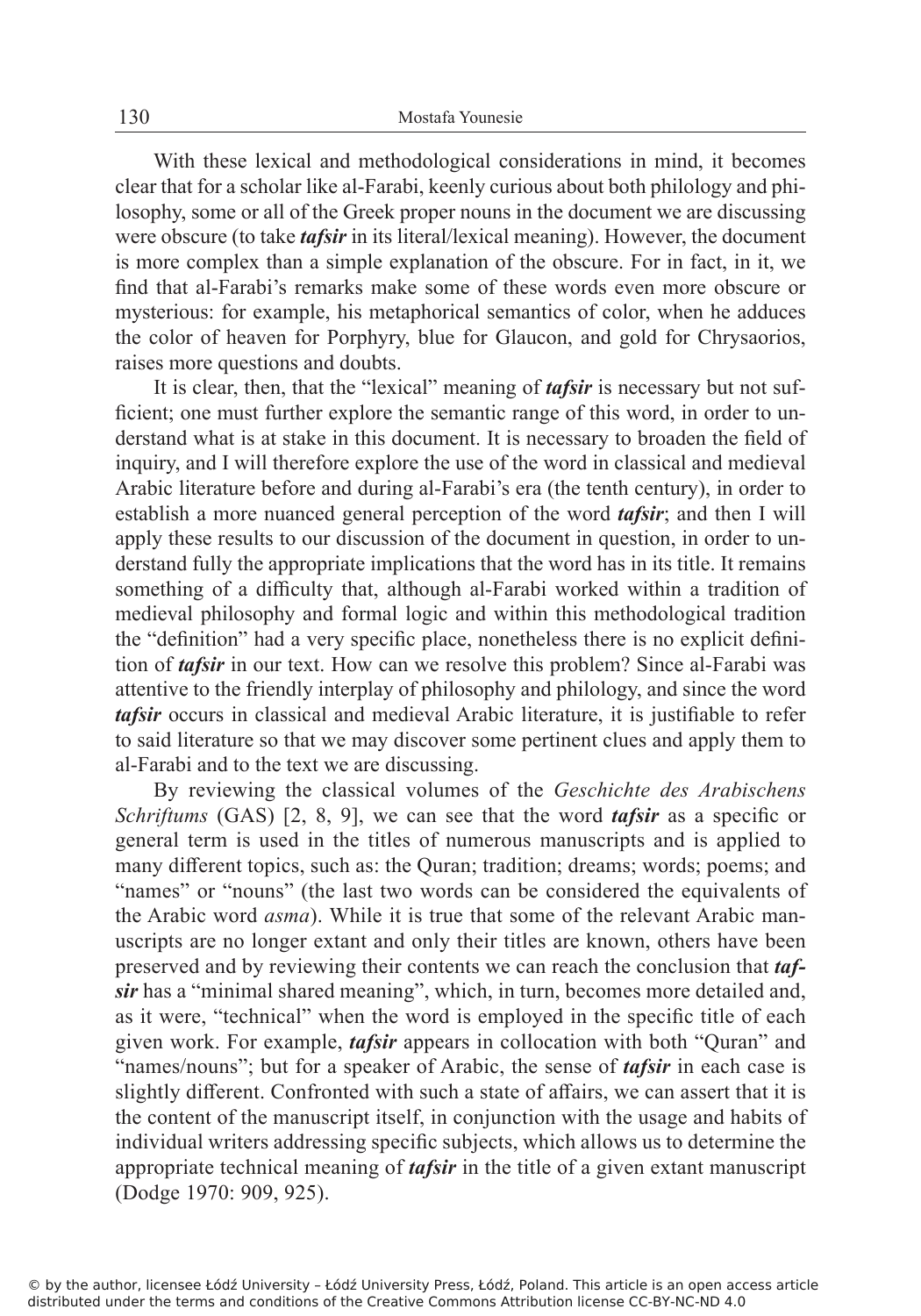A further consideration: within classical and medieval Arabic literature, there is a greater number of manuscripts that have "names/nouns" (*asma*) in their titles in relation to various topics (such as God; the Prophet of Islam; Poets; Things; Swords; Camels; Wars; Days; Winds; Clouds; Horse; Lion; Places; and Tribes) than there are manuscripts that have the collocation of *tafsir asma* in relation to human beings in their titles. How can we explain this?

In order to gain insight into al-Farabi's concern with particular human names (say, in the form of *tafsir asma [Greek] hukama* – a title which itself does not exist but which I propose for the sake of argument), it seems best to narrow down our search even further and to examine in classical and medieval Arabic literature those manuscripts that have in their titles "*tasfir asma* of particular humans". Within such parameters, two books, both of which discuss poets, stand out, namely: *almabhaj fi tafsir asma shoara al-hamasah* by Ibn Ginni (GAS 1975: 69); and *tafsir asma shoara* by abu Umar az-Zahid (GAS 1975: 100). Thus, we have two books whose titles proclaim them to be "tafsir asma" of particular humans – in this case, Arab poets. In the first, Ibn Ginni's *Delight in the Tasfir of the Names of the [Arabic] Epic Poets*, the author, who was an outstanding literary scholar with an interest in the etymology of Arabic names of persons, writes clearly about his conception of "tafsir asma," and says that it involves analysis of the "conditions of these proper names, the way they have been made, how many forms they have found, and into how many forms they have been divided."<sup>3</sup> Thus, to judge by his wording, and in the context of medieval Arabic literature, Ibn Ginni understands four interrelated things as being involved in the "tafsir" of the personal names of the Arabic epic poets. First, he considers poets' names as "proper names", which in Arabic are called "*a'lam*". It is clear, therefore, that he wants to discuss a specific class of names/nouns and he recognizes them as such in contrast to other grammatical classes of the noun. Next, he considers the way such names are built and shaped. Then he considers how the words took on different forms according to Arabic syntax and into how many forms they have been divided. In contrast, regarding the work *tafsir asma shoara* by abu Umar az-Zahid, we only possess the title and, while we can suppose that it was limited to the discussion of the names of Arab poets, of the contents and the approach of the author we do not have any explicit information.

On the whole, then, it appears that the use of "tafsir asma" in relation to proper names that we find in other classical and medieval Arabic manuscripts differs from what al-Farabi, as a philosopher-philologist, undertakes in the manuscript under discussion, insofar as this manuscript discusses particular *non-Arabic* personal names, the majority of which belong to Greek scholars. We are not dealing with an Arab scholar discussing the nature of names within his own tradition, but rather with a scholar who is discussing names in a language (Greek) of which he is not a native speaker, even though it can be assumed that he should have had some

<sup>3</sup> Translation by F. Sezgin (GAS 1975: 69).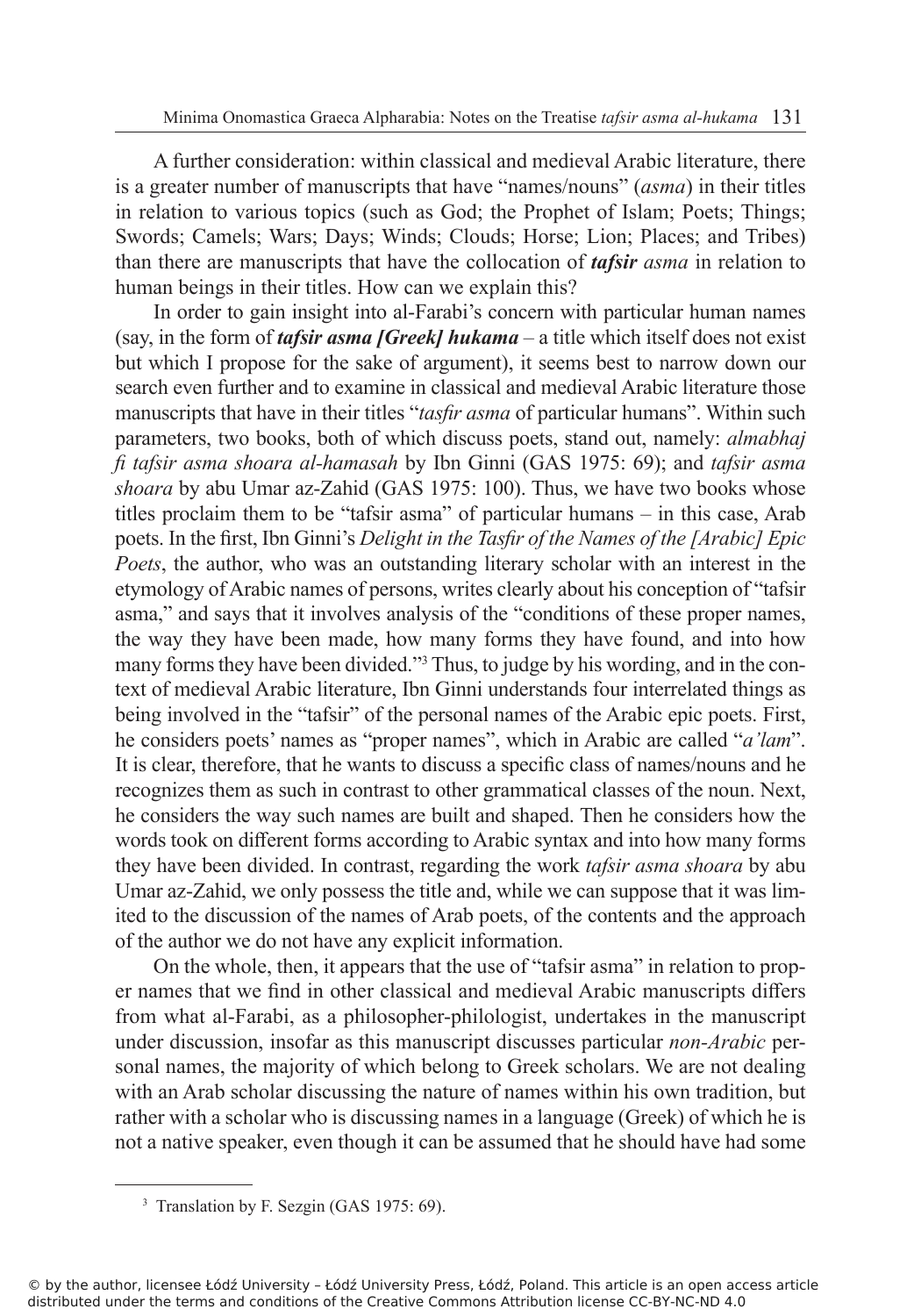knowledge of this language. As a result, the use, as points of comparison, of the titles of manuscripts that work within the tradition of medieval Arabic literature offers only limited, and not entirely clear, results.

We can make further progress, however, if we consider those writings of al-Farabi that give some hints concerning his understanding of the proper names of classical Greek scholars and show they way that he deals with them. In this regard, I believe that we should take into account his treatise entitled *The Philosophy of Plato, Its Parts, the Ranks of Order of its Parts from the Beginning to the Ends*. In this text, al-Farabi intends to present a summary narrative of Plato's philosophy according to the order and titles of the dialogues. It is noteworthy, however, that even before describing the content of a given dialogue, al-Farabi considers the meaning of the dialogues' titles, which, as is well known, are in many cases the proper names of Greek individuals (for instance, *Euthyphro, Phaedo,* or *Phaedrus,* and even other Greek philosophers, such as *Parmenides* and *Protagoras*). Therefore, in the next section of the paper I want to explore al-Farabi's treatment of the Greek personal names that appear as the titles of Plato's dialogues, in order to find a point of comparison, which may act as a bridge that will lead us to a correct understanding of the sense, he would attribute to a title such as *tasfir asma "of some Greek scholars"*.

# **Greek Proper Names in the Titles of Plato's Dialogues**

Given that the foregoing approaches offer only partial solutions to the question of interpreting the title of this work, I want to consider heuristically, as a comparative document, al-Farabi's treatise *The Philosophy of Plato, Its Parts, the Ranks of Order of its Parts from the Beginning to the Ends*. In this work, al-Farabi discusses the personal names that constitute the titles of many of Plato's dialogues. By examining this work, we can come to an understanding of what al-Farabi intended the word "tafsir" to mean, and then we can apply these results to better understand the title of the work, which is the subject of my paper, the *tafsir asma hukama*.

Through an examination of al-Farabi's treatise on Plato, we can explore the way that he understood those dialogues that contain Greek proper names in their titles, with specific attention to the different words that al-Farabi uses or those words which are philologically restored and attributed to him by his two major Arabic editors, Badawi and Mahdi (Badawi 1974: 5–27; Mahdi 1962: 53–70). In this way, I hope to be able to sketch a picture of al-Farabi's philological-philosophical practices – importantly, without judging whether the Arabic equivalents he proposed for Greek personal names are in fact right or wrong according to modern philological and linguistic research. For al-Farabi, the Greek names were associated with the following Arabic words (the underlined words indicate how al-Farabi glosses the relationship, as he sees it, between the Greek and the Arabic words; I will discuss these underlined words further below): *Alcibiades*, "namely model"; *Theaetetus*,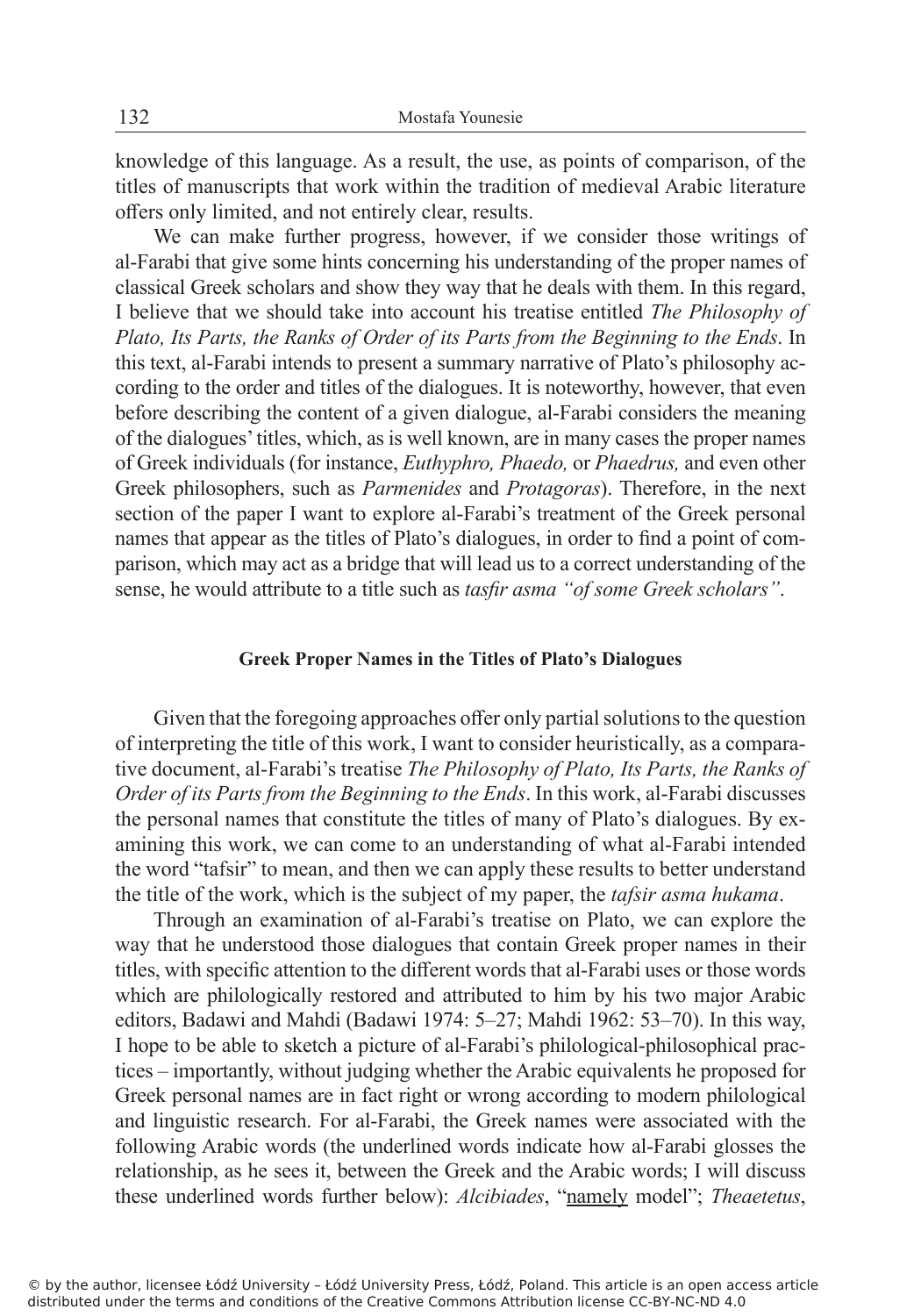"meaning voluntary"; *Philebus*, "meaning beloved"; *Protagoras*, "meaning the carrier or maker of bricks"; *Meno*, "meaning fixed"; *Gorgias*, "meaning service"; *Parmenides*, "meaning compassion"; *Hipparchus*, "observation"; *Theages*, "namely experience"; *Laches*, "preparation"; *Phaedrus*, "and the meaning of this word in Arabic is shining or illuminating"; and *Critias*, "meaning separating out the truths."<sup>4</sup>

As we can see, al-Farabi's style is not uniform. Sometimes he does not use any extra words for describing the way in which he is interpreting the proper noun; but when he does, he uses two Arabic terms which can be translated in English as "namely" or "meaning". What do these terms mean, precisely? Is it that he wants to indicate, in some cases, that a Greek noun has a meaning similar to an Arabic word, and that, in other cases there is homonymy? Perhaps with the word "namely" he wants to say something specific about the Greek proper nouns themselves? To reach a possible answer to these questions, we need to further clarify the meaning of *ism* "name/noun" in al-Farabi, since the meaning of *tafsir* is dependent upon the meaning of *asma* ("names/nouns", in the plural). Therefore, we will continue with further examination of *asma*.

#### *asma***: Names/Nouns**

Now that we have understood the content of the treatise *tafsir asma al-hukama*, we may safely conclude that *asma* (the plural form of *ism* from the root *s-m-a*), the second and core word of the title of the treatise, indicates in this context a specific and limited category constituted of "proper names" (which happen to be, in this case, Greek proper names). Now, it is appropriate to note that for such a category there are other more precise technical terms in Arabic, such as *ism a'lam* or simply *a'lam*; and one might have expected the title to have used one of said terms. However, we can probably assume that the author of the treatise found that it was not useful or necessary to specify the categorization with these terms (*ism a'lam* or *a'lam*), perhaps because he was influenced by Aristotle or Thrax, given that for Aristotle the dichotomy of the noun into common nouns and proper nouns is not salient, and for Thrax both common nouns and proper nouns come under the general title of the noun in any case (Eichler 1995: 385).

Moreover, al-Farabi was consistently interested with, and concerned by, *ism* at a philological and philosophical level, as can be seen in the titles of other treatises of his, such as: *"Names" of the Sects in Philosophy*; *From the "Names" of Scholars who are Philosophy Masters*; *"Names" of the First Existent*; *"Names" of the Categories*; *The "Names" of Sciences*; and *"Names" that are transformed into Philosophical Meanings.* In addition, we can find other, scattered theoretical discussions about "noun/name" in other works, such as *Kitab al-Huruf* (*Book of Letters*); *Kitab al-Alfaz* 

<sup>4</sup> The English equivalents are all drawn from Mahdi's translations, 1962: 53–70.

<sup>©</sup> by the author, licensee Łódź University – Łódź University Press, Łódź, Poland. This article is an open access article distributed under the terms and conditions of the Creative Commons Attribution license CC-BY-NC-ND 4.0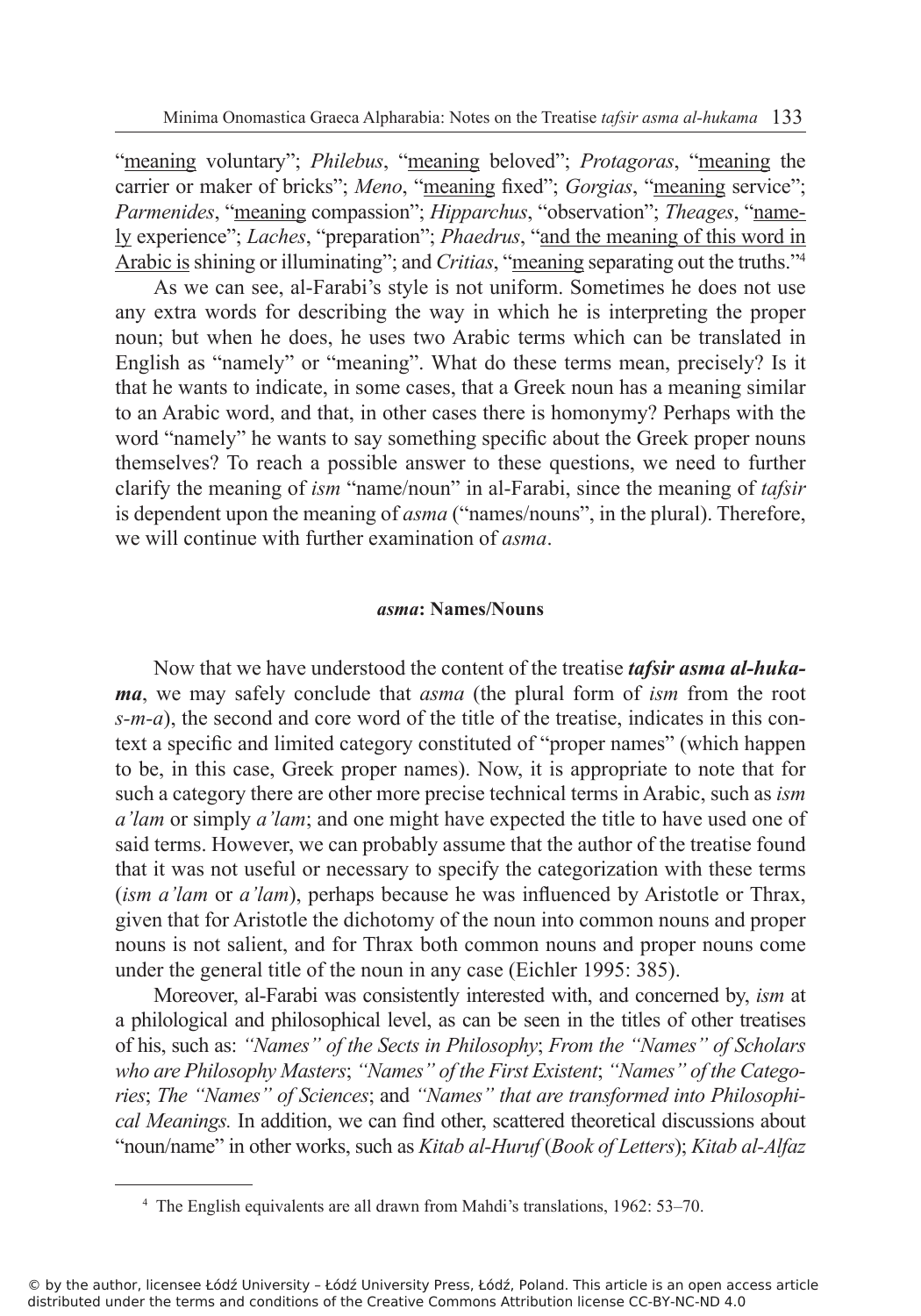*al-Musta'mal fi l-Mantiq* (*Book of Utterances Employed in Logic*); *Kitāb al'Ibārah*  (commentary on *De Interpretatione*/*Peri hermeneias*); and *Kitab al-madkhal* (*Isagoge*). From this catalogue we may reasonably expect to read al-Farabi's considerations and explorations concerning *ism* in those writings which are largely dedicated to logic.

 With all this in mind, in order to understand better and translate satisfactorily the use of *ism* in the title of the work under discussion, it seems best to consider al-Farabi's commentary on Aristotle's *De interpretatione/Peri hermeneias*, since the content of this work is not merely logical but linguistic as well. Now, within the Arabic literary tradition both before and during the time of al-Farabi, the word *ism* may be translated either as *name* or as *noun* (Zimmerman 1988: XXV); but there is a nuance that must be taken into consideration if we do not want to regard al-Farabi's commentary as a mere grammatical or lexical inquiry. Epistemologically, when there is some kind of relevancy between a kind of knowledge and its objects, it is possible to know and to communicate our knowledge about these objects by means of a specific rationale or philosophy. And, in order to communicate our knowledge, we need to signify the nature of these things by a name, and in this way a name comes into existence. Grammatically, however, when a grammarian examines the final result of this process, he or she describes it as a "noun". In other words, the Arabic grammarians in the classical and medieval periods were mostly interested in proper nouns/personal names (*a'lam* or *ism a'lam*) insofar as they were agnomina, nicknames, pseudonyms, or noms de plume, or insofar as they referred to lineage or family relationships (Versteegh 2008: 717); on the other hand, they were not primarily concerned with the rationale and the process of naming as such, or with its product, namely proper nouns/personal names. And yet, the dividing line between these categories is not entirely definitive or fixed; and therefore, when al-Farabi as philologist/philosopher writes *asma* in the title of a manuscript, he means "nouns" that are the product of the "naming" process. As a result, the word *asma* contains both meanings at the same time ("noun" and "name").

At this point, we can now demonstrate the reasons for al-Farabi's interest and concern with personal names-nouns. He considers *ism* to be a category that can be explored from both philological and philosophical perspectives; and these two perspectives are in interplay. By philology in its Greek – not Arabic branch that includes grammar and lexicography (Makdisi 1990: 120) – I want to say that *ism/ noun* is distinct from *kaleme*/*word* that as a broad category has a connection with speaking because it goes together with the act of speaking or logos.

At the same time, however, al-Farabi does not mean to distinguish *ism* ("noun") from the verb, because the latter is a "grammatical" category that is defined in relation to time and is dependent upon a subject or agent. When I speak of a philosophical perspective, I mean that when there is a non-identification between knowledge and its object, in order to bring these objects into presence, human beings appeal to language, and as a result, they "name" them. Lastly, if we take the perspective of logic, that which is named will be considered "subject" and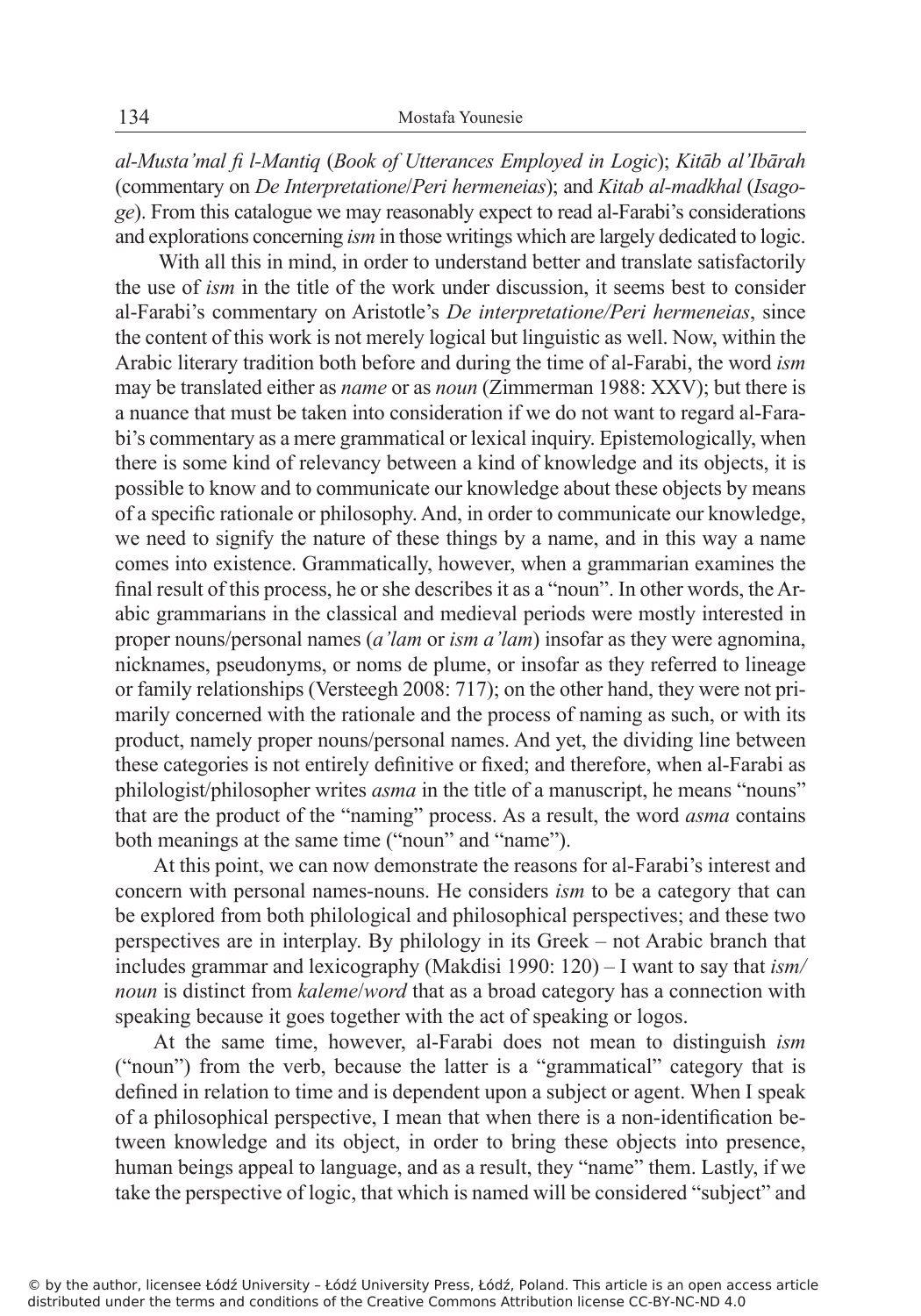some appropriate "predicate" will be attributed to it, and after that a proposition can be made from these two elements.

Thus, when there is a gap between the mind and things, with no overlapping, it is necessary to have a "noun" as a mediator, in order to make such a connection, by "naming" the things (Eichler 1995: 368). Therefore, for most classical and medieval thinkers, names are essential, for they are necessary to recognize things. Working within this tradition, al-Farabi, as a scholar of names, seeks the content of the names/nouns of a few selected Greek wise men (two other are, admittedly, not human), who are outstanding in different branches of wisdom. And we can see that he is interested both in the "referents" and in the "meanings" of these fourteen Greek names/nouns: in other words, al-Farabi connects two aspects of names/nouns, their appellative or referential dimension (that is, the historical person to whom they refer) and their semantic dimension (the meanings of the lexical roots in the names), and in a certain way he integrates them. To be more precise, al-Farabi is not merely considering their referential aspect, for if he were, he would not need to research and present the meanings of the names (as in "*Philebus*, meaning "beloved"); and on the other hand, he is not merely researching the semantic dimension, for if he were, he would not be interested in seeking out their proper spelling and form, insofar as they are exotic non-Arabic nouns.

With all of this in mind, we can begin to sketch a picture of what al-Farabi means by *asma*, names/nouns. I have already mentioned that al-Farabi was not inclined to draw a distinction between common and proper nouns. And yet, there are some places where he speaks of such a division, and when we consider the way he defines this division, we see that it is somewhat different from the traditional grammatical division. As a result, we need to understand his specific conception of this distinction, because it can be useful for interpreting the treatise *tasfir asma al-hukama*. A name/noun, *per se*, as a single word, signifies a meaning that can be understood in itself, and by itself may be divided into common and proper kinds, whereby a common noun refers to a genus that some referents belong to, whereas a proper noun is a title that signifies the specific identity of a referent (Jihami 2002: 42–43).

In light of these considerations, we may speak of the "proper" noun in al-Farabi and then consider the resources he had at hand for glossing the selected Greek proper nouns/names in the treatise under discussion. To judge from the content of the treatise itself, it is clear that the author provides information regarding the proper names of the philosophers taken from different sources, such as: the accounts of other scholars; the idea of a scholar's teacher; the fact that a scholar belonged to a specific circle; particular things for which a scholar was famous; informal reports; the semantics of color as present in the lexical roots of names; and the like. All of these interests and sources of information make this treatise different from the work of etymologists proper, or from lexicographers, logicians, and nomenclature experts; and at the same time, they bring the treatise closer to the concerns of rhetoricians, humanists, encyclopedists, folk-etymologists, and the like.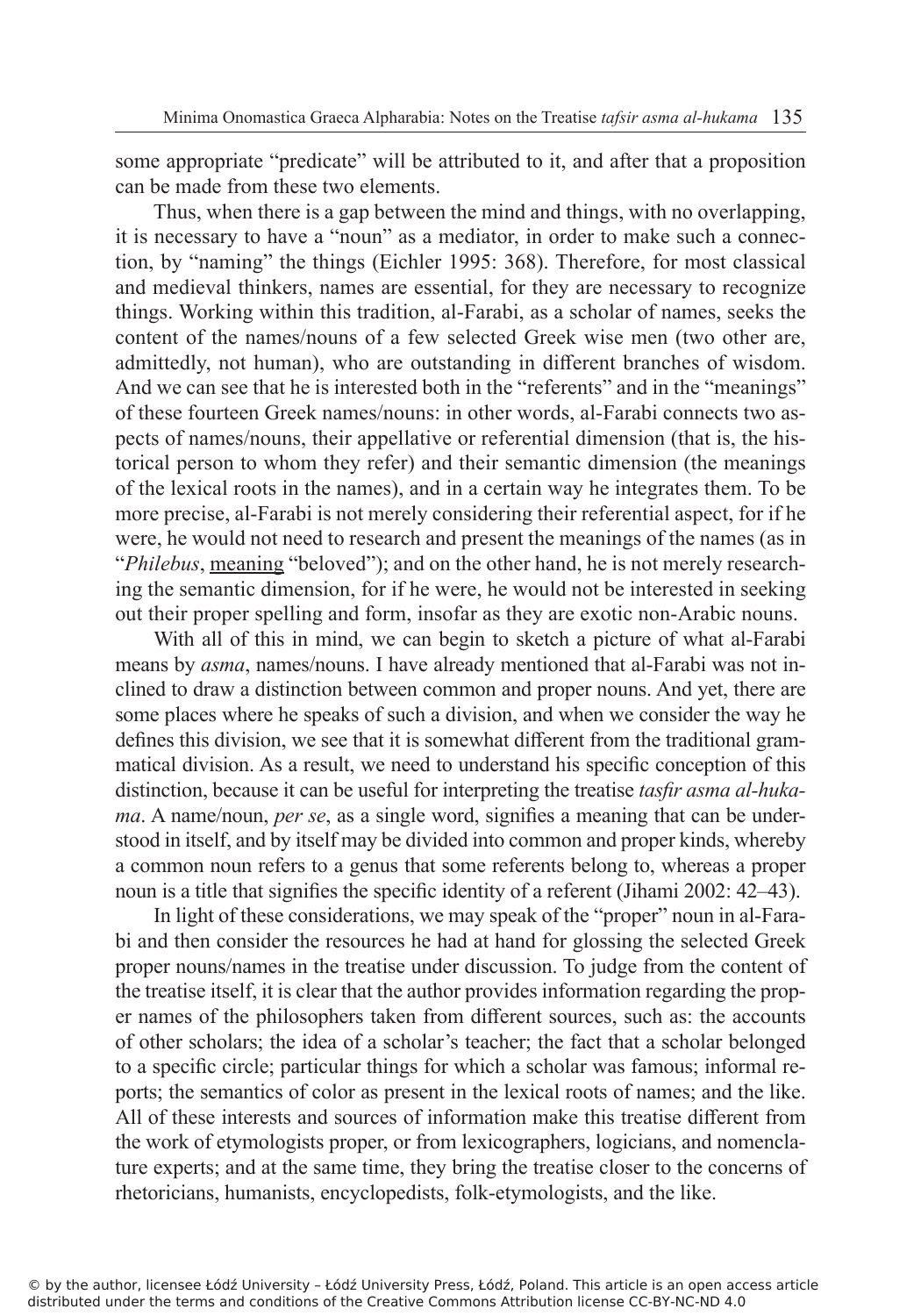## **The Meaning of the** *Hukama* **or the Wise**

The title of this treatise indicates that it will consider the names/nouns of some selected wise Greek scholars. It is noteworthy, however, that al-Farabi, in his treatise *Attainment of Happiness*, presents a similar analysis of four words, but this time common rather than proper nouns, namely "Prince," "Philosopher," "Legislator," and "Imam" (Mahdi 2001: 189–191). We can assume, therefore, that the selection of the Greek names in our treatise is determined by their referring to individuals remarkable for the shared quality of wisdom (with the caveat, of course, that two of the individuals – Hermes/ هرمس and Asclepios/اسقلبیوس – were not human beings but rather a god and a demi-god, respectively.

It is important, therefore, to consider also al-Farabi's definition of this shared quality, wisdom. Elsewhere, al-Farabi has provided a definition of the wise person that can be applied to what is meant in the treatise we are discussing here: "he who is extremely competent in an art is said to be wise in that art. Similarly, a man with penetrating practical judgment and acumen may be called wise in the thing regarding which he has practical judgment. However, wisdom without qualification is this science (i.e. philosophy) and the mastering of it." (Alon 2002, vol. 1: 90– 91; vol. 2: 760). If we accept this definition, we can see in this indexical minimal onomasticon a list of proper names of Greek men (with the two exceptions listed above) who were outstanding in theoretical, practical, and technical knowledge: Socrates, Plato, Aristotle, Porphyry, Chrysaorios, and Glaucon in philosophy or theoretical knowledge; Galen, Hippocrates, Rufus, and Asclepiades in medicine or technical knowledge; Plato and Themistius in rhetoric or practical knowledge; and Aristotle and Alexander in ethics or practical knowledge.

#### *tafsir asma* **as a Mixed Contextual Treatment**

With regard to this classification, when we read the manuscript under discussion, we see that different practices come under the general concept of *tafsir*. Hitherto I have retained this word in Arabic instead of translating it into English, but now I want to offer proposals for how to interpret it in specific contexts:

**A. Epithet Resulting from Reputation.** Within this context, we have for example the name of Plato افالطون /as "the sincere eloquent one". (*Pace* Rosenthal (1942: 73), I believe that "sincere eloquence" and not "broadness of shoulders" has more relevance with a kind of practical wisdom – of course, if we take broadness in its usual sense and not in a metaphorical one.) Then there is Aristotle ارسطاطالیس/ as "the one of perfect virtue"; Galenجالینوس /as "the one working wonders"; Hippocratesابقراط /as "the one holding fast health"; Socrates/ سقراطas "the one adorned with wisdom"; Rufusروفس /" the mine of wisdom"; Alexanderاالسکندر /as "the very brave one"; and Themistius ثامسطیوس /as "the one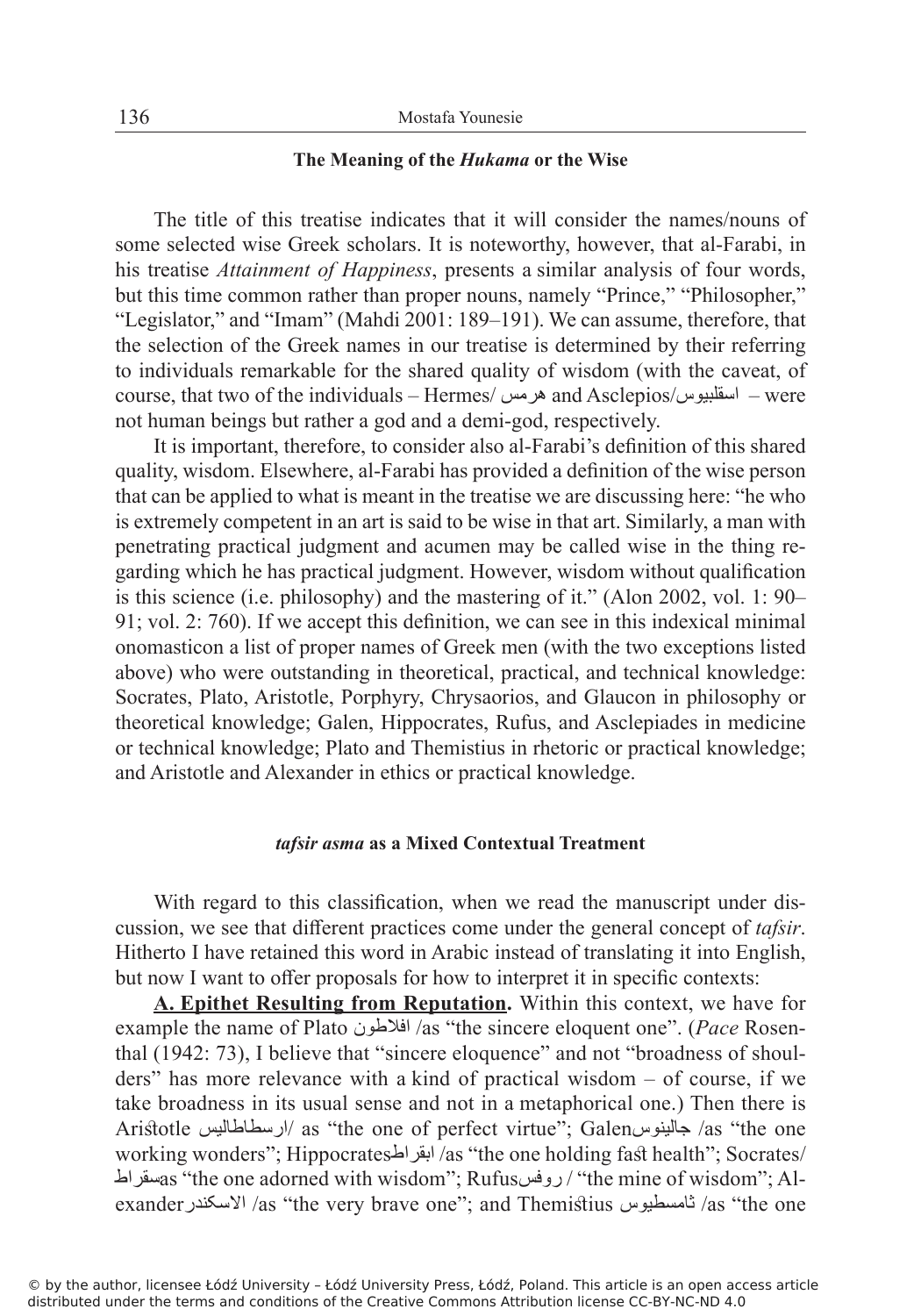of elegant expression". These short identifications can usually be considered the conceptions that the community held regarding certain ancient Greek wise men and which, in the course of time, became their particular epithets. These explanations, then, fall under one meaning of *tafsir* as understood by the author of this treatise.

**B. Metaphorical Semantics of Colors.** It is worth noting, in passing, that both Greek *chroma* and Latin *color* have, at root, a semantic connection with 'surface' or 'covering', whereas al-Farabi is interested in exploring what lies under the surface of names. It is also important to note, however, that when al-Farabi explores the significance and semantics of color, he is employing conceptions of color that are different from our contemporary ones. In this regard, for al-Farabi color is a "relational notion" that has connections with multiple different ideas, both abstract and concrete, which are in relation with each other and which, on the whole, constitute the meaning of a color term; for us, on the other hand, colors generally denote a limited and specific field. Therefore, in this document colors are not used in our simpler, modern sense; rather, they function as metaphors and, in a certain way, they shift between chromatic and achromatic aspects. This renders our understanding of the use of colors in this document, as in other contemporary documents, challenging and potentially ambiguous (Clarke 2017: 10, 21).

Within this group of explanations, we find the names: Porphyry/ فورفوریوس as the ''color of the heaven''<sup>5</sup>; Glaucon/ اغلوقنas ''the blue one'' (this is, in fact, the correct etymology according to modern linguistics); and Chrysaor/ Chrysaorios/ خروساوریا as "the color of gold." This last etymology is only semi-complete, because the first part of the name ( $\gamma \rho \sigma$ ) means "gold," but in the document under discussion there is no trace of its second part ( $\alpha$ o $\rho$ -, meaning "sword").<sup>6</sup> Perhaps the author considered the "sword" element not suitable in the name of a wise man! In addition, it is only with regard to this name that the author uses the phrase "excellent reasoning" to describe the name's structure/significance (*sama*).<sup>7</sup> From this we can see further evidence that the author did not have an exclusively physical conception of color, and therefore we as readers should not expect a purely physical, modern conception of color with regard to the other names, either.

**C. Real or Correct Etymologies.** Among these proper names of particular Greek wise men, two of them are etymologized (*ishtiqaq* is the Arabic term) in a manner that is substantially "correct": one is Glaukon/ اغلوقن, which we have seen above, and for which al-Farabi suggests the "blue one" (though in ancient Greek it may also refer to light green, grey, or yellow); the other is Asclepiades

<sup>&</sup>lt;sup>5</sup> According to M. Platnauer (1921: 156, 159) in comparison with other color-words in Greek culture, this and the color blue remain very puzzling to modern scholars.

<sup>6</sup> http://referenceworks.brillonline.com/ entries/der-neue-pauly/chrysaor-chrysaorios-e233880.

<sup>7</sup> Note that the same relationship between gold and "good", "fine", and "wise" exists in Plato's *Cratylus* 398a.

<sup>©</sup> by the author, licensee Łódź University – Łódź University Press, Łódź, Poland. This article is an open access article distributed under the terms and conditions of the Creative Commons Attribution license CC-BY-NC-ND 4.0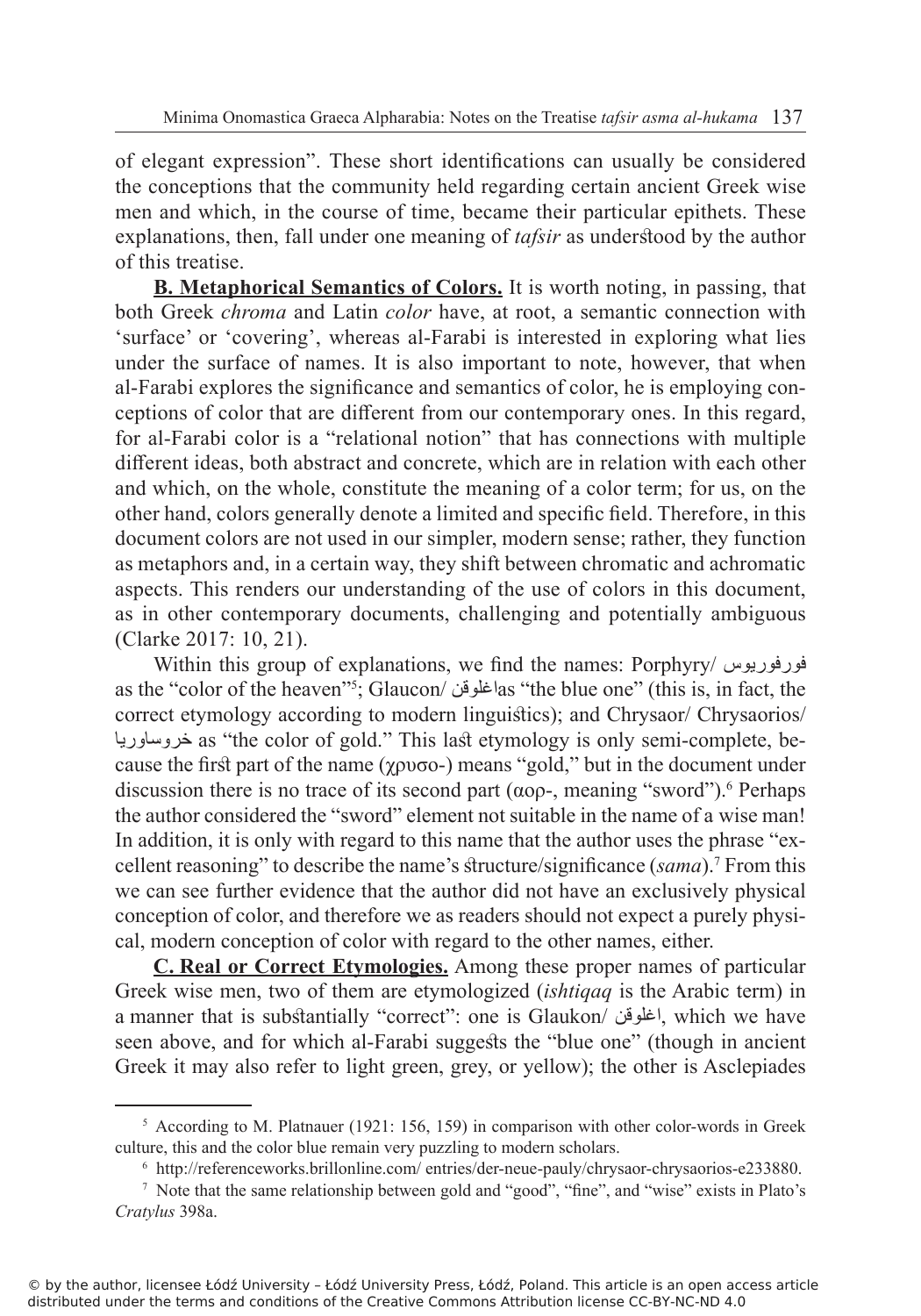/ اسقلبیادس. Regarding the latter, the author of our document writes: "the one derived (*al-mushtiq*) from the divine power". This etymology is correct, if only partially, since the anthroponym *Asclepiades* does in fact derive from the theonym *Asclepios* (meaning "the one who negates dryness"). In other words, the god of medicine possesses a certain power and the god's name refers to the negation of dryness (a term for kinds of illness among the Greeks), and *Asclepiades* designates a human being, specifically a physician, who can heal this dryness because he has derived his name, and with it his healing power, from the god. Therefore, the name has a true etymological derivation from a divinity (recall that *etymon* in Greek means "the true sense of a word"). It is curious, and important to note, that in both the ancient Greek context and in al-Farabi, etymology is not necessarily the study of the historical origin or development of a word (or a lexical root), as is the case in modern philology and linguistics. That said, the etymology presented in the document under discussion – *the physician has the nature of the god of medicine who functions as the principle (arche*) of his craft, and therefore the physician has a name deriving from that god – is substantially correct: his name is, in fact, "derived from a divine power."<sup>8</sup>

## **Conclusion**

To sum up my account, we may assert, first, that the collocation *tafsir asma* in the manuscript under discussion indicates an explanation of the reputation that certain Greek wise men acquired in their lifetime (for example, Galen as "the one working wonders") which then came to serve as the epithet for that individual. In addition to this basic meaning, in our text *tafsir asma* can also be employed to describe the metaphorical interpretation of connotations associated with colors, all of which, in this context, have some relationship with wisdom and its different shades of meaning among non-Arab cultures. Lastly, and to the least degree, *tafsir asma* may refer to the real and true etymology (*al-Ishtiqaq*), as the correct meaning of the personal proper names, according to the standards and practices of classical and medieval Arabic scholarship.

<sup>8</sup> For a better understanding of al-Farabi's conception of etymology (*al-Ishtiqaq*), one may consult the first section of *Kitab al-Huruf* (*Book of Letters*). Al-Farabi would also have had access to other, non-Arabic sources for reflections on etymology, such as the intense discussion occupying 46 out of 85 pages of Plato's *Cratylus*; scattered notes of Aristotle; and the writings of the Stoics and the Alexandrian scholars (Blanár 2009: 4–5). Etymology was of great concern to the scholars of the Arabic golden age – such as Ibn Qutaybah ( $9<sup>th</sup>$ ); Ibn Qutrub ( $9<sup>th</sup>$ ); al-Asma'i ( $8<sup>th</sup>$ ); Ahmad Ibn Hatim (9<sup>th</sup>); al-Mubarrad (9<sup>th</sup>); al-Zajjaji (10<sup>th</sup>); al-Sarraj (9<sup>th</sup>); al-Rummani (10<sup>th</sup>); Ibn Khalawayh  $(9<sup>th</sup>)$ ; al-Ausat  $(9<sup>th</sup>)$ ; al-Bahili  $(8<sup>th</sup>)$ ; Ibn Faris  $(10<sup>th</sup>)$ ; Ibn Duraid  $(10<sup>th</sup>)$  (Sezgin 1982, vol. 8) and Ibn al-Nadim (1970, vol. 1); and Ibn Ginni  $(10<sup>th</sup>-11<sup>th</sup>)$  – and each of them produced at least one treatise on etymology or *al-Ishtiqaq*. On this subject, see Versteegh 1985: 44–50.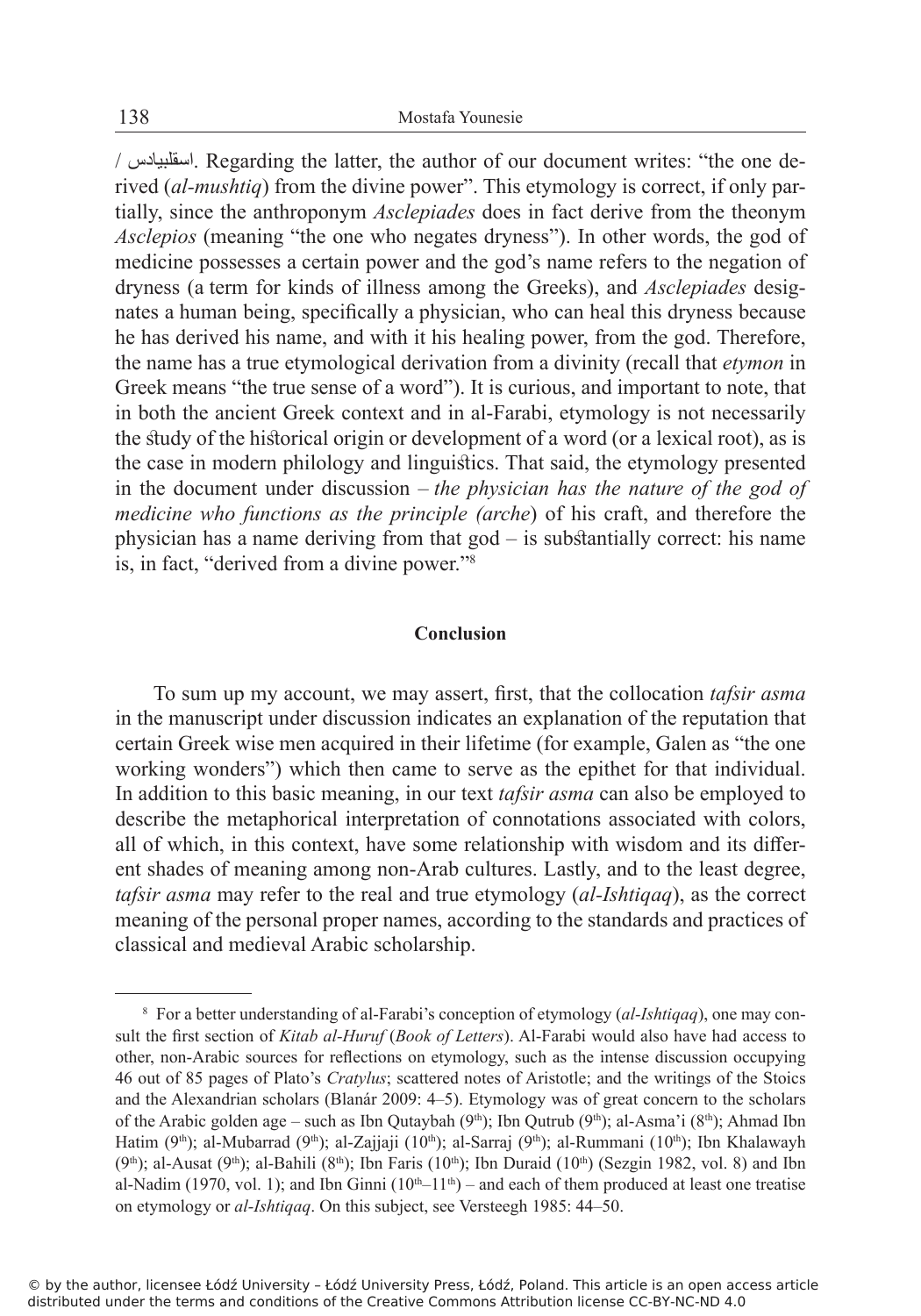Overall, we may say that, in this text, al-Farabi (or whoever its author may be), as a philosopher and philologist wished to present his reader with holistic but concise information regarding the identity of certain Greek wise men and the meanings of their names. This information also contains elements that are pragmatic, rhetorical, and even emotional, and can be used to distinguish these various "exotic" (non-Arabic) proper nouns, even though all of them share, in some way or another, in the laudable quality of "wisdom" – according to the broad meaning of that term as we have seen above in al-Farabi's definition.

## **Bibliography**

Alon, I. (2007). *Al-Farabi Philosophical Lexicon*. E.J.W. Gibb Memorial Trust.

- Arnaldez, R. (1977). "Pensée et langage dans la philosophie de Fārābī (a propos du 'Kitāb Al-Ḥurūf')". *Studia Islamica* 45. 57–65. https://doi.org/10.2307/1595425
- Auroux, S*.* (1985). *La Linguistique fantastique.* Paris: Joseph Clims.
- Badawi, Abd al-Rahman. (1980). *Aflatun fi al-Islam.* Beirut: Dār al-Andalus.
- Bakr, Al-Sayyid Yaqub. (1969). *Nusus fi Fiqh al-lughah al-ʻarabīyah*. Beirut: Maktabat Libanān.
- Blanár, V. (2009). *Proper names in the light of theoretical onomastics*. Martin: Matica slovenská. urn: nbn:de: bsz:15-qucosa-145141.
- Clarke, M. *The Semantics of Colour in the Early Greek Word-Hoard*. https://dahphd.academia.edu/ MichaelClarke
- Dodge, B. (ed. et trans.) (1970). *The Fihrist of Al-Nadim: A Tenth-Century Survey of Muslim Culture*. Columbia University Press.
- Eichler, E. et al. (1995). *Namenforschung: Ein internationales Handbuch zur Onomastik*. Vol. 1. Berlin–Boston: De Gruyter Mouton.
- Jihami, J. (2002). *Mawsut Mustalahat al-Kindi wa al-Farabi*. Bayrūt: Maktabat Lubnān Nāshirūn.
- Lane, E.W. (2003). *Arabic English Lexicon.* Educa Boos /AES.
- Mahdi, M.S. (ed.). (1969). *Alfarabi's Book of Letters*. Beirut: Dar al-el-Mashreq.
- Mahdi, M.S. (2001). *Alfarabi and the Foundation of Islamic Political Philosophy.* The University of Chicago Press. https://doi.org/10.7208/chicago/9780226774664.001.0001
- Makdisi, G. (1990). *The Rise of Humanism in Islam*. Edinburgh University Press.
- Newman, J.K. (2002–2003). "Philologists or Philosophers?". *Illinois Classical Studies* 27/28. 197–212.
- Platnauer, M. (1921). "Greek Colour-Perception". *The Classical Quarterly* 15, 3/4. 153–162. https:// doi.org/10.1017/S0009838800000616
- Reeve, C.D.C. (Trans.). (1998). Plato's *Cratylus.* Hackett Publishing Company.
- Rosenthal, F. (1942). "A Short Treatise on the Meaning of the Names of Some Greek Scholars". *Journal of the American Society* 62(1). 73–74. https://doi.org/10.2307/594104
- Sezgin, F. (1975). *Geschichte des arabischen Schrifttums* (GAS)*.* Vol. 2. Leiden: Brill.
- Sezgin, F. (1982). *Geschichte des arabischen Schrifttums* (GAS)*.* Vol. 8. Leiden: Brill.
- Sezgin, F. (1984). *Geschichte des arabischen Schrifttums* (GAS)*.* Vol. 9. Leiden: Brill.
- Versteegh, K. (2008). *La grande etymologie d'Ibn Ginni*. In: Versteegh, K. (ed.). *Encyclopedia of Arabic Language and Linguistics.* Vol. 3. Leiden: Brill. 44–50.
- Zimmermann, F.W. (1991). *Al-Farabi's Commentary and Short Treatise on Aristotle's "De interpretatione"*. Oxford University Press.
- Zuckermann, G. (2006). '*Etymythological othering' and the power of 'lexical engineering' in Judaism, Islam and Christianity*. In: Omoniyi, T., Fishman, J.A. (eds.). *Explorations in the Sociology of Language and Religion*. Amsterdam: John Benjamins Publishing Company. https://doi.org/10.1075/dapsac.20